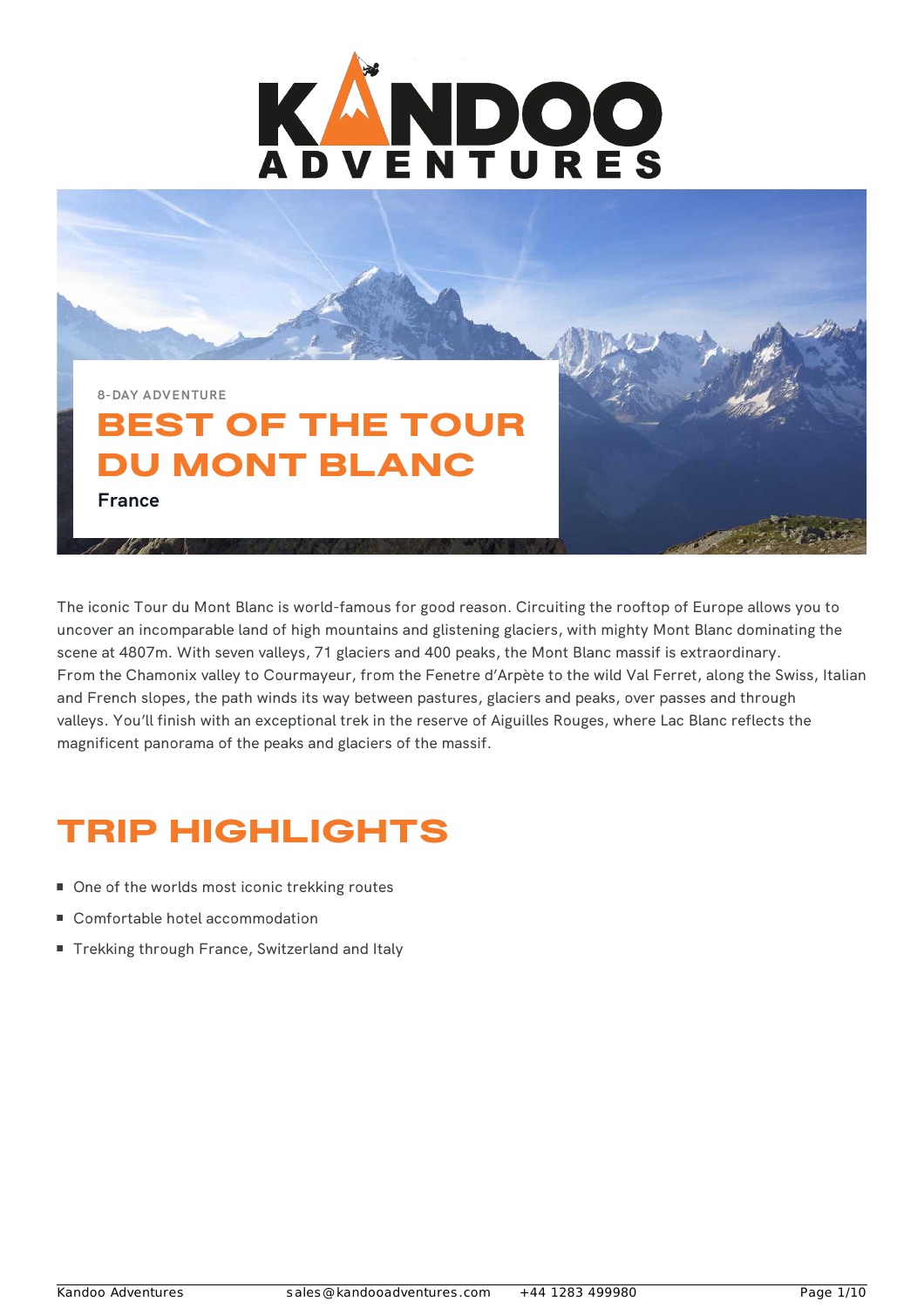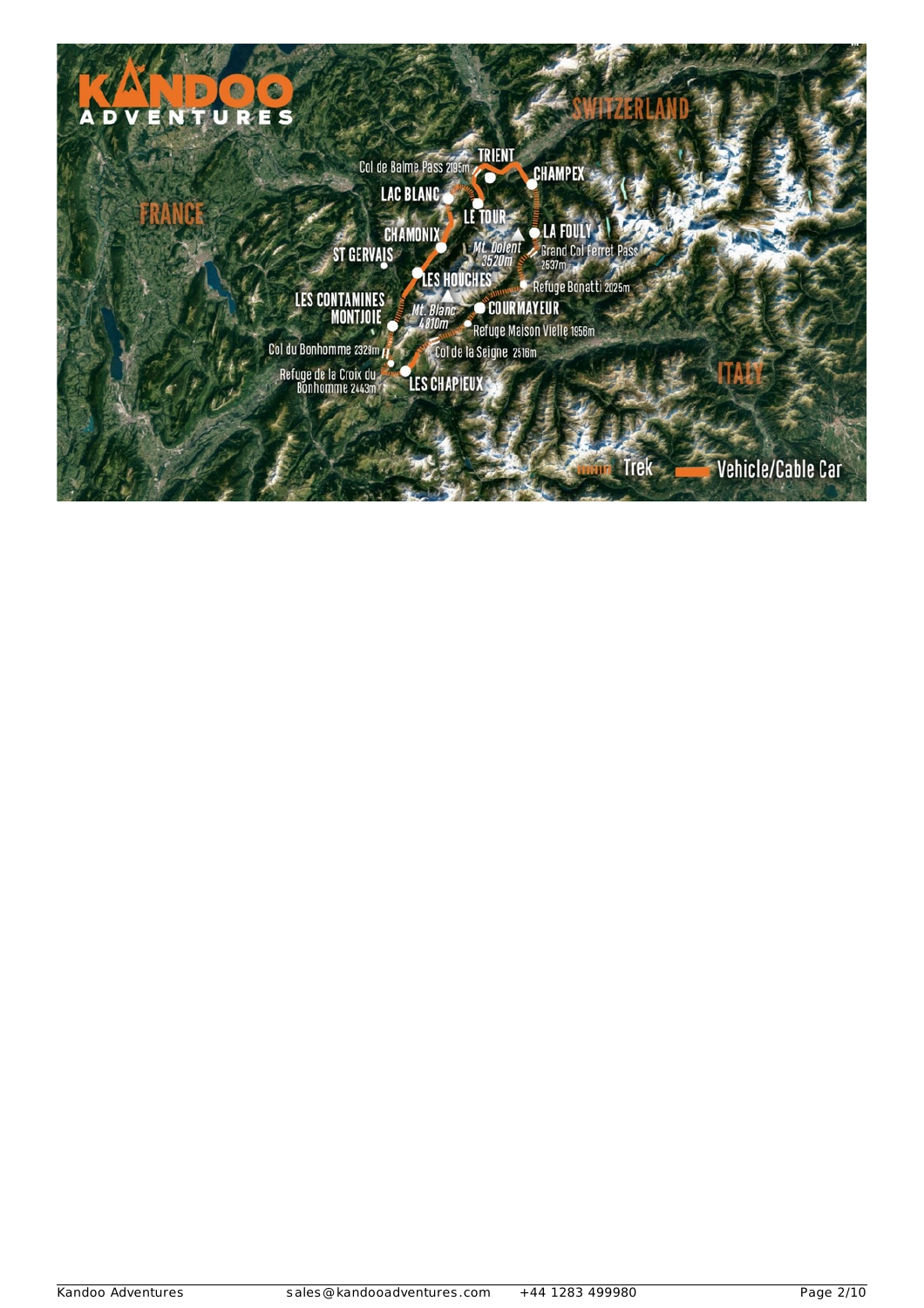## ITINERARY

### DAY<sub>1</sub> ARRIVAL

The Kandoo team will meet you at Geneva airport and transfer you to your pre-trek hotel in Chamonix. Later you will attend a pre-trek briefing with your Guide to prepare you for your tour. There are many typical Savoyard restaurants close to your hotel where you can sample some alpine specialities.

Please note: there is only one transfer to Chamonix at 2pm.

### DAY<sub>2</sub> CHAMONIX TO ARGENTIÈRE

We will transfer to Les Praz village by either bus or train, and from here we will ride the cable car to La Flégére (1813m). The view of the Chamonix Valley and the Mer de Glace is breathtaking. We start our hike on a balcony path, climbing gently up and leading us to Lac Blanc (2352m) and its spectacular view of the Mont Blanc massif: the Drus, the Vert, the Aiguille du Midi and, of course, Mont Blanc itself. We head down through one of the most beautiful trails in France, bordering the Cheserys lakes, to Argentière where we will spend the night in a hotel in a peaceful, wooded setting.

### DAY 3 ARGENTIÈRE TO CHAMPEX

After breakfast, we will take a short private transfer to cross the Swiss border via the villages of Châtelard and Trient to the Col de la Forclaz (1527m). From here, we start our trek through a pine and larch forest to reach the grazing pastures at Bovine. We will enjoy views of the valley and the impressive Coude du Rhônes below us, as well as the northern foothills of Mont Blanc. On the eastern side, the impressive Combins massif stays in our sight all day long and leads us to Champex, a charming lakeside village.

### DAY 4 CHAMPEX TO COURMAYEUR

Today we transfer from Champex to La Fouly in a private minibus and begin our hike from the village of Ferret. We will cross the Grand Col de Ferret (2537m) from where we can enjoy an exceptional view of the Val Ferret and the Glacier de Pre de Bard. Italy opens its doors to us as we descend from the pass to Arnouva, where we will take a bus to our hotel in Courmayeur.

Transport: **Private transfer (1.2 hours, 100 km)** Accomodation: **Hotel**

Hiking time: **5 - 6 hours** Ascent: **1317 m** Descent: **1102 m** Max. altitude: **2352 m** Accomodation: **Hotel** Meals included: **Breakfast / Lunch / Dinner**

Hiking time: **5 - 6 hours** Ascent: **277 m** Descent: **59 m** Max. altitude: **1527 m** Accomodation: **Hotel** Meals included: **Breakfast / Lunch / Dinner**

Hiking time: **6 - 7 hours** Ascent: **1069 m** Descent: **1313 m** Max. altitude: **2537 m** Accomodation: **Hotel** Meals included: **Breakfast / Lunch / Dinner**

 $\overline{0}$ 

Ò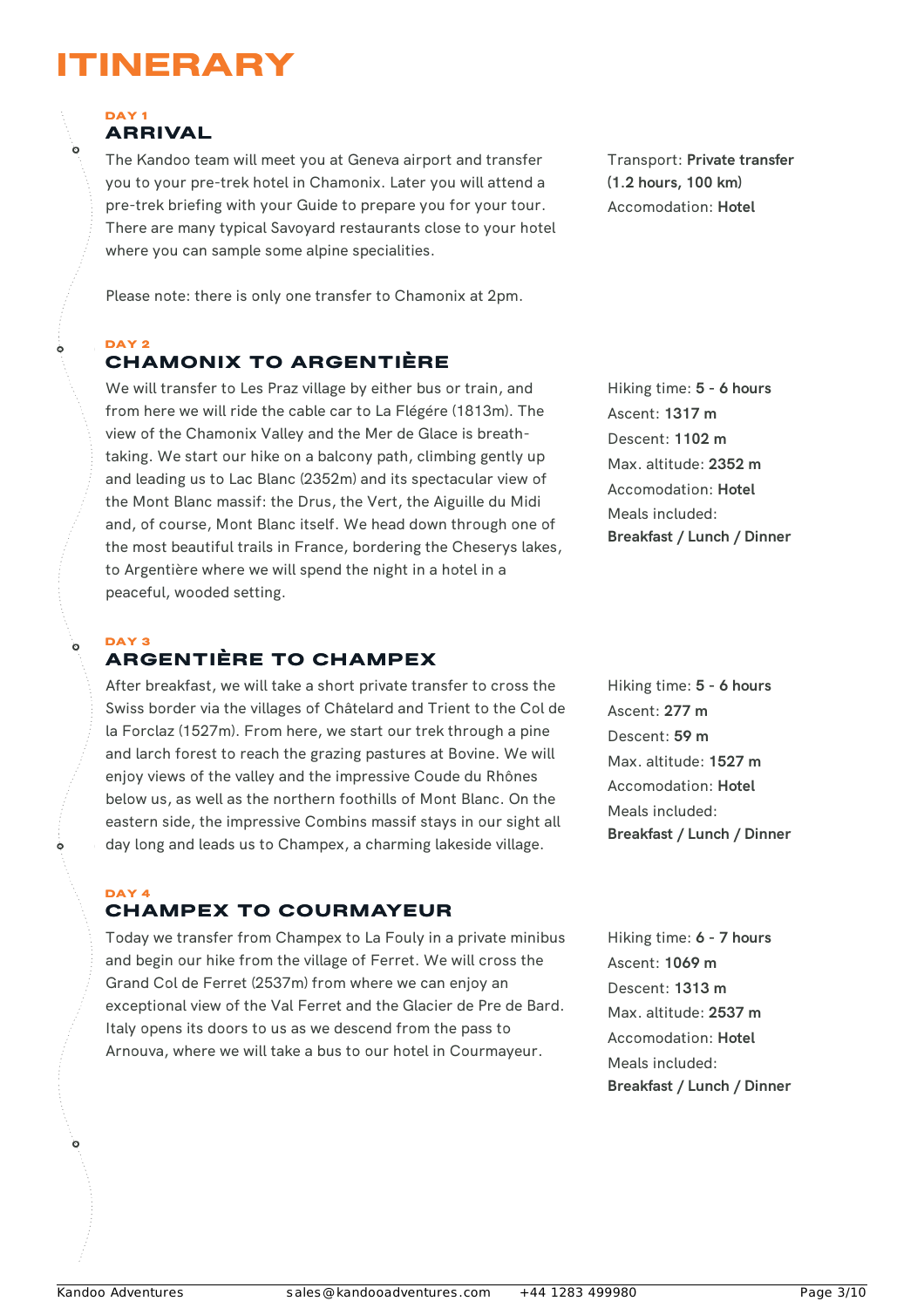#### DAY 5 COURMAYEUR

ò

This morning we will take the Skyway Monte Bianco, which lifts us effortlessly to the Punta Helbronner (3466m). In just 10 minutes, we will find ourselves facing Mont Blanc and the highest peaks in Europe. Returning for lunch in Courmayeur, you will have chance to savour some famous Italian specialities. Taking a break from walking, you will have the afternoon free to explore this lively town. If you prefer, you can have fun rafting in the Aosta Valley or spend a relaxing afternoon at the thermal baths of Pré-Saint-Didier (additional charges apply).

#### DAY<sub>6</sub> COURMAYEUR TO CHAPIEUX

Climb aboard the bus and enjoy the ride to Visailles, at the foot of the Glacier du Miage. We will then stretch our legs, climbing up to the Lée Blanche Valley, where sheep graze during the summer. We will reach the Col de la Seigne (2516m) and cross the border to return to France once more. The south face of Mont Blanc is now behind us as we head down to Les Mottets. We will then transfer to the village of Les Chapieux where we will spend the night.

### DAY<sub>7</sub> LES CHAPIEUX TO CHAMONIX

Our final day on the trek begins by heading up to the Chalet de la Raja, which marks the beginning of the slopes to reach the Col de la Croix du Bonhomme refuge (2443m). The refuge is located right before the Col de Bonhomme (2329m). From the pass we will descend into a valley that will lead us to La Balme refuge and the Nant Borrant refuge. We continue our descent to Notre Dame de la Gorge and its small chapel before reaching Les Contamines. We will transfer by private bus to Chamonix where will spend our final night at the hotel and you can enjoy a leisurely evening in town.

#### DAY 8 DEPARTURE

We will collect you from your hotel and transfer you to Geneva airport.

Please note: there is only one transfer to Geneva at 9am.

## PLEASE NOTE

This programme may be modified by the guide or tour organiser, according to mountain and weather conditions, required physical condition of participants and, above all, your safety. For safety reasons and to ensure the programme operates smoothly, we need to ensure that all participants have the required level of mental and physical ability. We reserve the right to end your participation if your ability does not match the minimum required *level. In this eventuality, there will be no reimbursement or payment of compensation.*

Accomodation: **Hotel** Meals included: **Breakfast / Lunch / Dinner**

Hiking time: **7 - 8 hours** Ascent: **1292 m** Descent: **967 m** Max. altitude: **2516 m** Accomodation: **Hostel** Meals included: **Breakfast / Lunch / Dinner**

Hiking time: **7 - 8 hours** Ascent: **894 m** Descent: **1408 m** Max. altitude: **2443 m** Accomodation: **Hotel** Meals included: **Breakfast / Lunch**

Transport: **Private transfer (1.2 hours, 100 km)** Meals included: **Breakfast**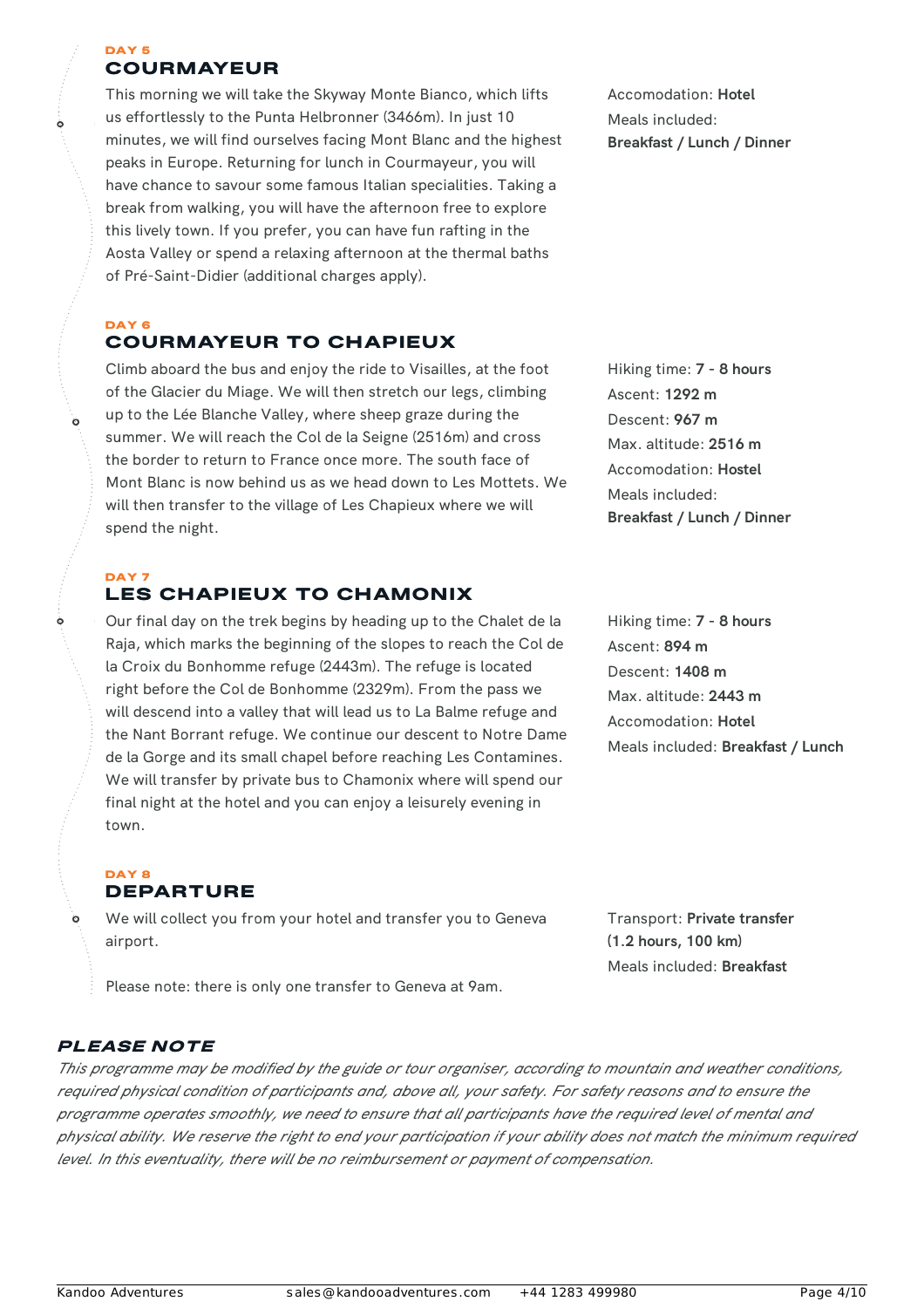## TRIP INFORMATION

## DIFFICULTY

Whilst a high level of fitness will make the hikes a lot easier it by no means requires super human fitness. We often take people who have left their fifties well behind them and are not in peak physical condition. That being said, a solid training plan will allow you to better prepare for the hikes and enjoy yourself when you're on the trail. What all successful hikers share though is a real Kandoo attitude and that means high levels of grit and determination.

There is a lot of steep ascent and descent on this trek, so your legs will be getting a good workout. If you are comfortable walking for 6-7 hours with an ascent of 1000m then you are certainly fit enough to succeed on the Tour. Think of it as climbing Snowdon or Ben Nevis every day for six days! Similarly if you can do a full hour spinning, a vigorous aerobics class or can jog at a decent pace for 45 minutes then there is no reason why you can't make the entire Tour du Mont Blanc.

## FOOD & DRINK

This trip is on a full board basis (except for nights in Chamonix). For your evening meals in Chamonix there is a wide range of local restaurants for you to sample. If you have a dietary requirement or are a vegetarian then just let us know when you book so that we can plan a suitable menu.

The refuges provide hearty, traditional and generous meals. Drinks are not included with dinner, so please make sure you have some Euros and Swiss Francs with you. Refuges do not generally accept card payments.

Packed lunches will be produced by your guide and include local meats and cheeses, crusty bread and fresh seasonal vegetables. The lunch items will be shared between all of the group for carrying each day. Remember to bring your favourite snacks (cereal or energy bars, dried fruits, chocolate) with you to keep you going through the day.

Tap water is typically safe to drink in France so you can fill up your water bottle each morning at the hotel. On the trek itself, you will be passing many refuges where you will also be able to top up your water if needed.

### ACCOMMODATION

Accommodation in Chamonix is in a 3-star hotel in twin rooms. You will stay in Chamonix on the first and last night of the trip. Please note that your evening meal is not included when you are in Chamonix.

You will spend four nights on the trek in 3-star hotels in twin rooms, with evening meal included. Accommodation will differ on day 6 when we spend the night in the Chapieux Valley. Here you will stay in a traditional gite/hostel and you should expect to share a dormitory room with other trekkers.

### LUGGAGE

You will need two bags for this trip. One travel bag for your replacement clothes which will be transferred between locations by vehicle (max 10kg). Please do not lock your bag as it may need to be checked by Swiss customs. Please note: Do not leave computers, tablets, cameras and valuable objects in your travel bag. One 30-40L rucksack with a large chest strap that you will carry during the day. You will carry your own personal equipment (spare warm clothes, waterproofs, water bottle, camera and sun screen) and valuables, as well as your packed lunch in your rucksack.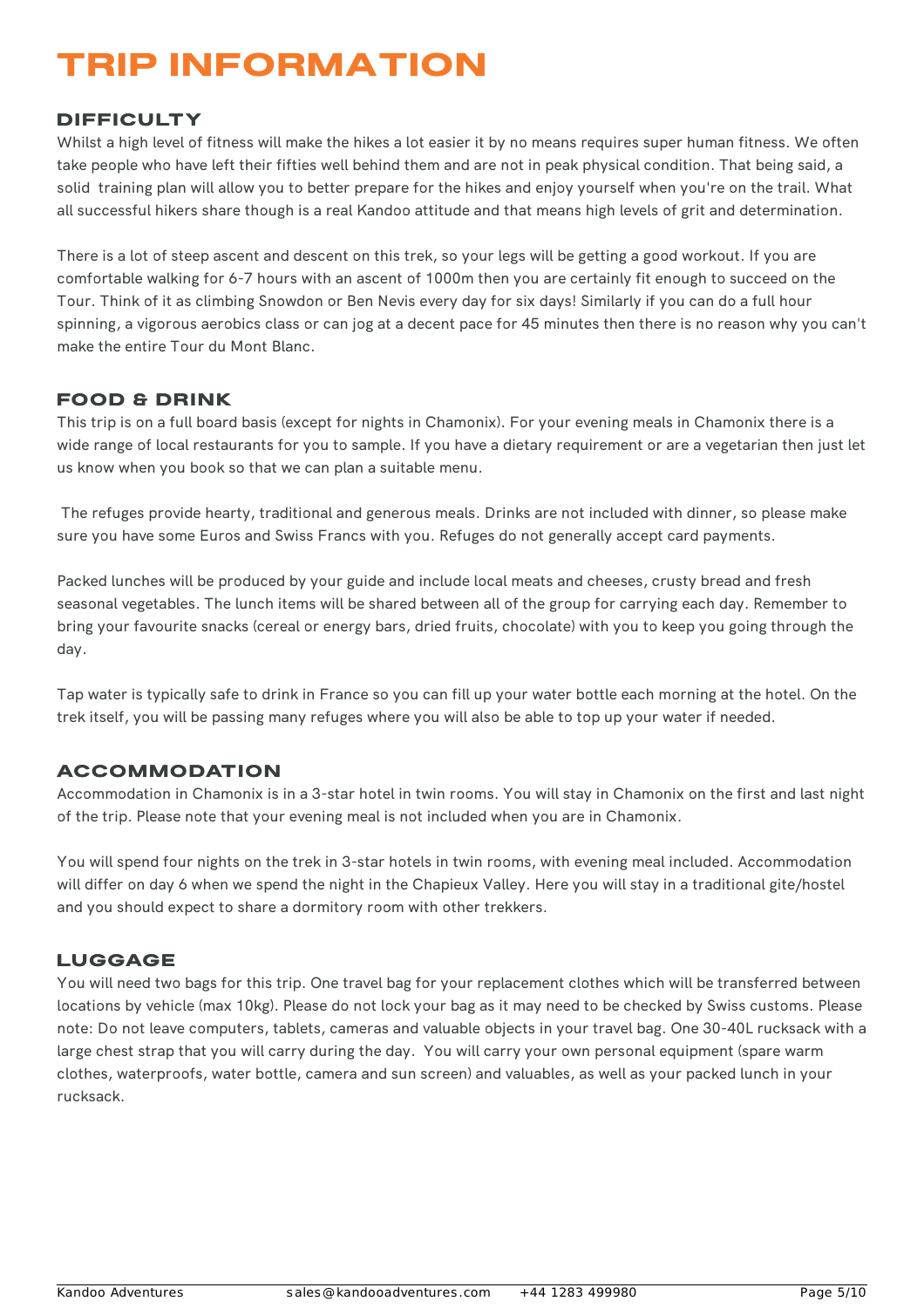## HOW DO I GET THERE?

For hikers based in the UK or the US, it is best to fly to Geneva International Airport (GVA). Lots of airlines fly to Geneva from all of the major UK airports, and many of the larger US international airports as well.

All of our tours begin at Chamonix , known as the capital of Alpinism, at an altitude of just over 1000 metres above sea level. Chamonix is only 53 miles from Geneva International Airport by car, and we will arrange transport from the airport to your hotel as part of your trek. Transport is generally available at 2 pm, and takes approximately an hour and a half.

Chamonix is an excellent choice for hotel accommodation during your stay, but it does fill up quickly during the peak season, so be sure to reserve your booking with us as early as possible.

## BUDGET & CHANGE

The currency in France and Italy is the Euro (EUR) for the latest exchange rates please see [www.xe.com](http://www.xe.com)

You can withdraw currency from ATMs in Chamonix on arrival. Credit/debit cards may not be accepted in all hotels so please keep a small amount of cash with you for drinks, snacks and any personal expenses.

## TIPS

Although the custom is practiced here it is not mandatory and should be left to the discretion of each individual. If you are satisfied with the services of your guide then a tip is always appreciated.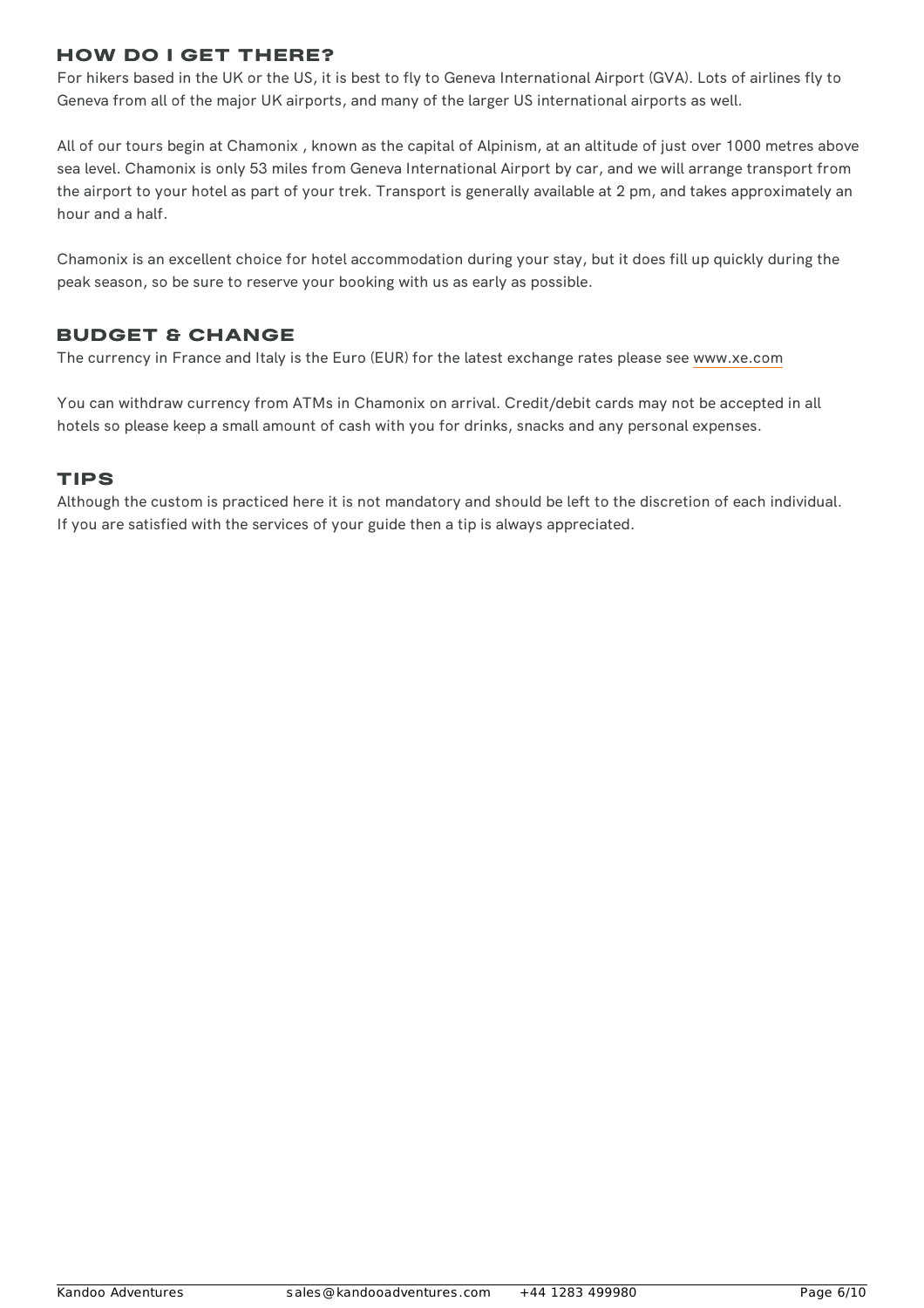## FORMALITIES & HEALTH

## PASSPORT

Most travellers will require a passport valid for at least 6 months after your return date. It is your responsibility to confirm your specific requirements and please be aware that proof of onward travel may be required.

## VISA

Travelling to France is visa free for up to 90 days, for UK and US citizens

## VACCINATIONS

There are no specific health risks in the Mont Blanc region. However, you should ensure that your routine vaccinations and boosters are up to date, such as tetanus and MMR.

## INSURANCE

It is your responsibility to ensure that you are fully and adequately insured for the duration of your trip. Please ensure that all activities, excursions and destinations in your itinerary are included in your travel insurance policy, in addition to your regular cover for cancellation and medical expenses. Many insurance policies will have a maximum altitude limit, if you are climbing Mont Blanc or Gran Paradiso you should ensure you are covered for climbing up to 5000m. We ask that you keep a copy of your policy summary (containing policy number and the emergency contact number for your insurer) in your day sack at all times, so that we can access this information should we need to contact the insurer on your behalf.

### MEDICATION

Your guide carries a first aid kit at all times but we recommend you carry the following items: - Painkillers - Antiinflammatory tablets/gel - Second Skin Elastoplast (to prevent blisters)/ bandages - Sunscreen and after sun cream (for sunburn) - Personal medication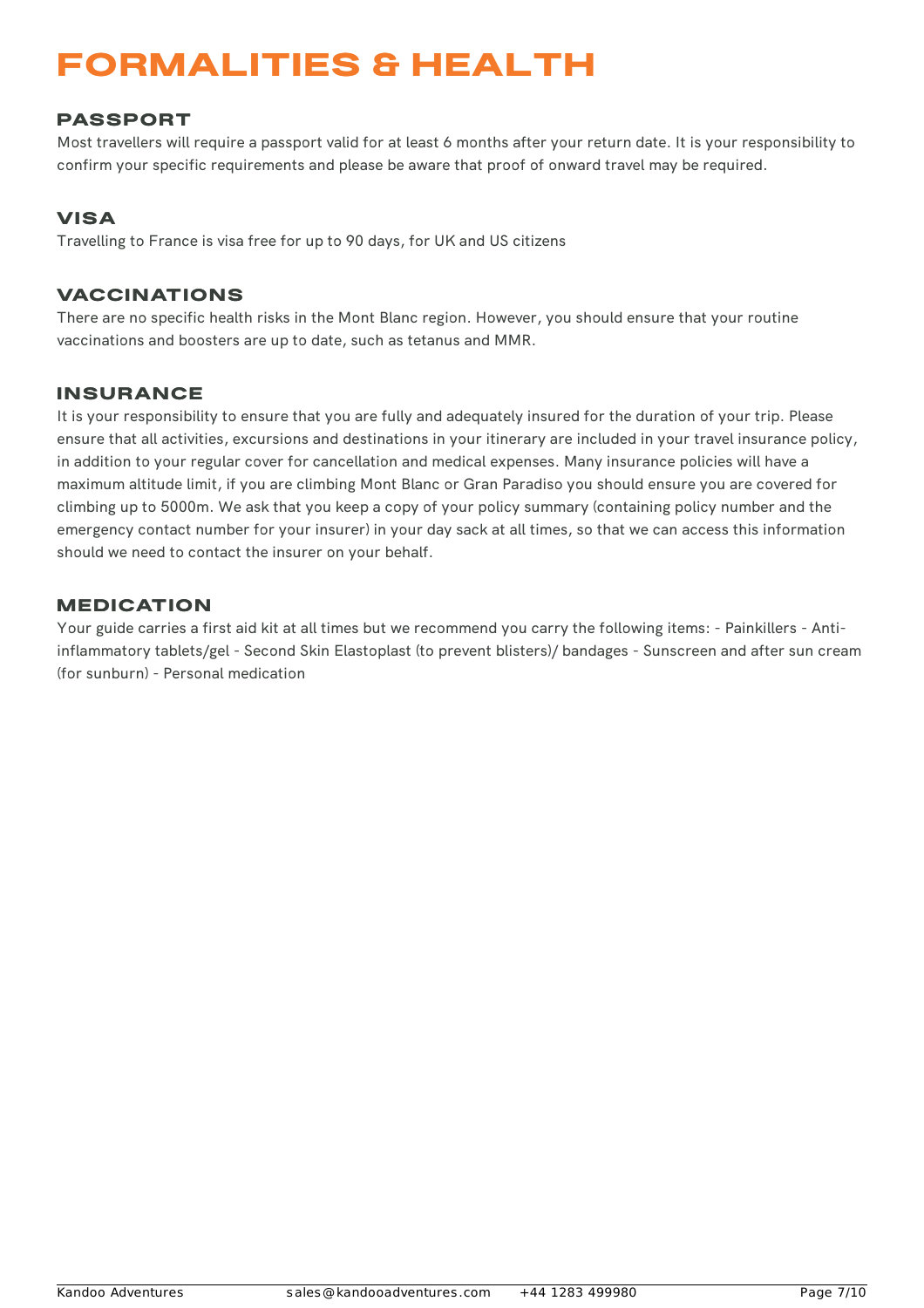## EQUIPMENT & CLOTHING

## CLOTHING TO BRING

### **HEADGEAR**

- Sun hat preferably wide-brimmed for protection
- Sunglasses high UV protection
- Neck gaiter or scarf
- Warm beanie style hat fleece or wool

### **UPPER BODY**

- Gloves warm fleece or wool gloves
- Short sleeve shirt/t-shirt lightweight, moisture wicking (x2)
- Long-sleeve shirt/t-shirt light/medium weight, moisture wicking (x2)
- Fleece or soft shell jacket
- Insulated jacket down or primaloft
- Water/windproof hard shell outer jacket

### **LEGS**

- Trekking shorts
- Trekking trousers lightweight convertible trousers work well
- Wind and waterproof over trousers (Gore-Tex or similar)
- Gaiters

### **FEET**

- Trekking boots with good ankle support
- Training shoes or sandals to wear in the hotels in the evening
- Light-weight trekking socks (x3 pairs)
- Breathable, high-wicking liner socks  $(x2$  pairs)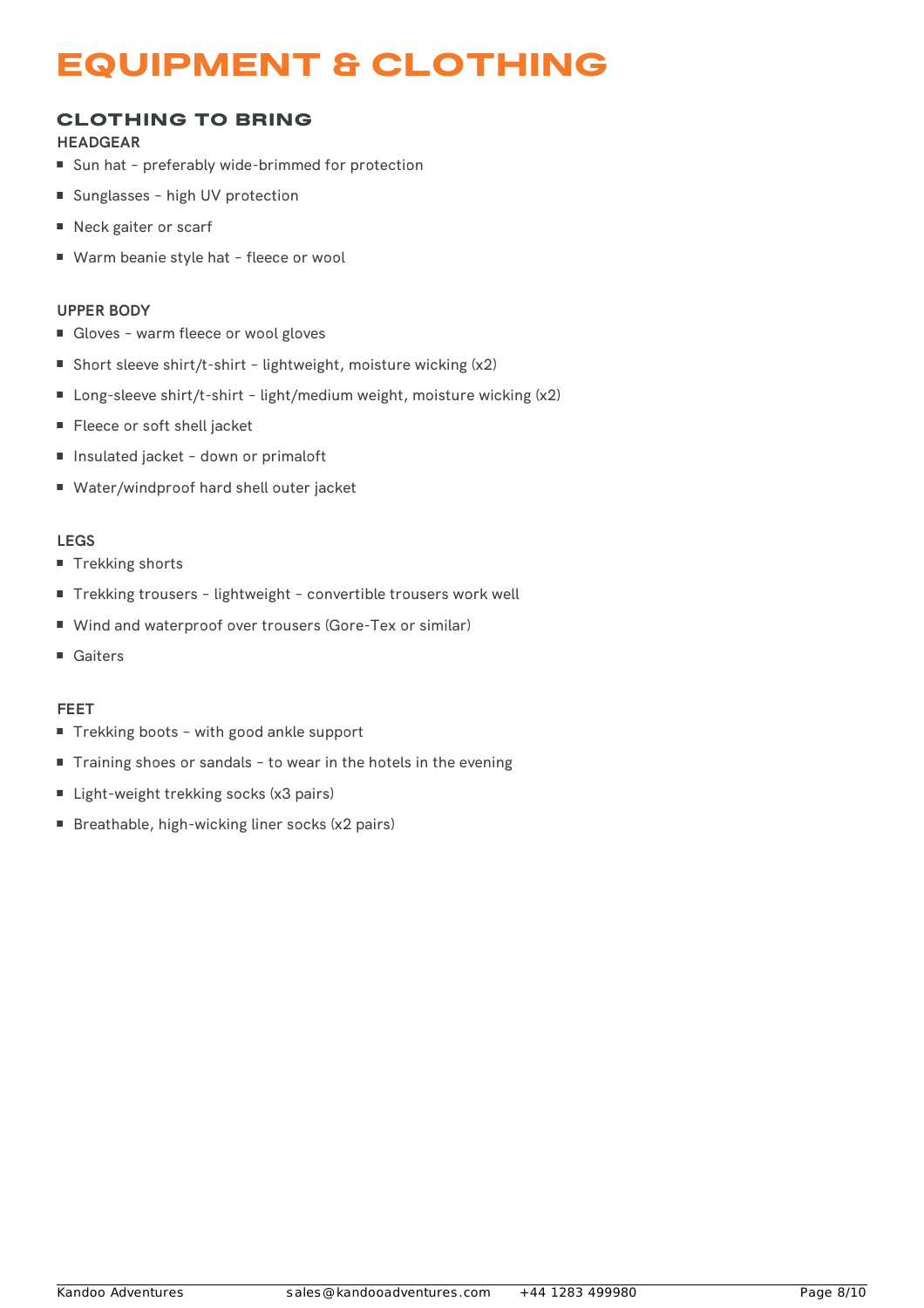## EQUIPMENT TO BRING

- Travel bag for your replacement clothes avoid suitcases
- 30-40L rucksack with chest strap and waterproof cover to carry water, packed lunch and personal items each day
- **Trekking poles**
- Water bottle or hydration bag must be able to carry 2.0L of water
- Drybags or heavy duty plastic bags provide additional waterproofing for the kit in your rucksack and travel bag
- Individual plastic tub and cutlery for your picnic lunch
- Headlamp (plus extra batteries)

### **OTHER ACCESSORIES**

- Sunscreen and lip balm (high SPF)
- Toiletries, including wet wipes, after sun and hand sanitiser
- Camera and spare batteries
- Thermos flask (optional)
- Personal medication and first aid kit
- Personal snacks and energy bars dried fruit and nuts are also good
- Microfibre towel
- Ear plugs, if you are a light sleeper
- Toilet paper and lighter